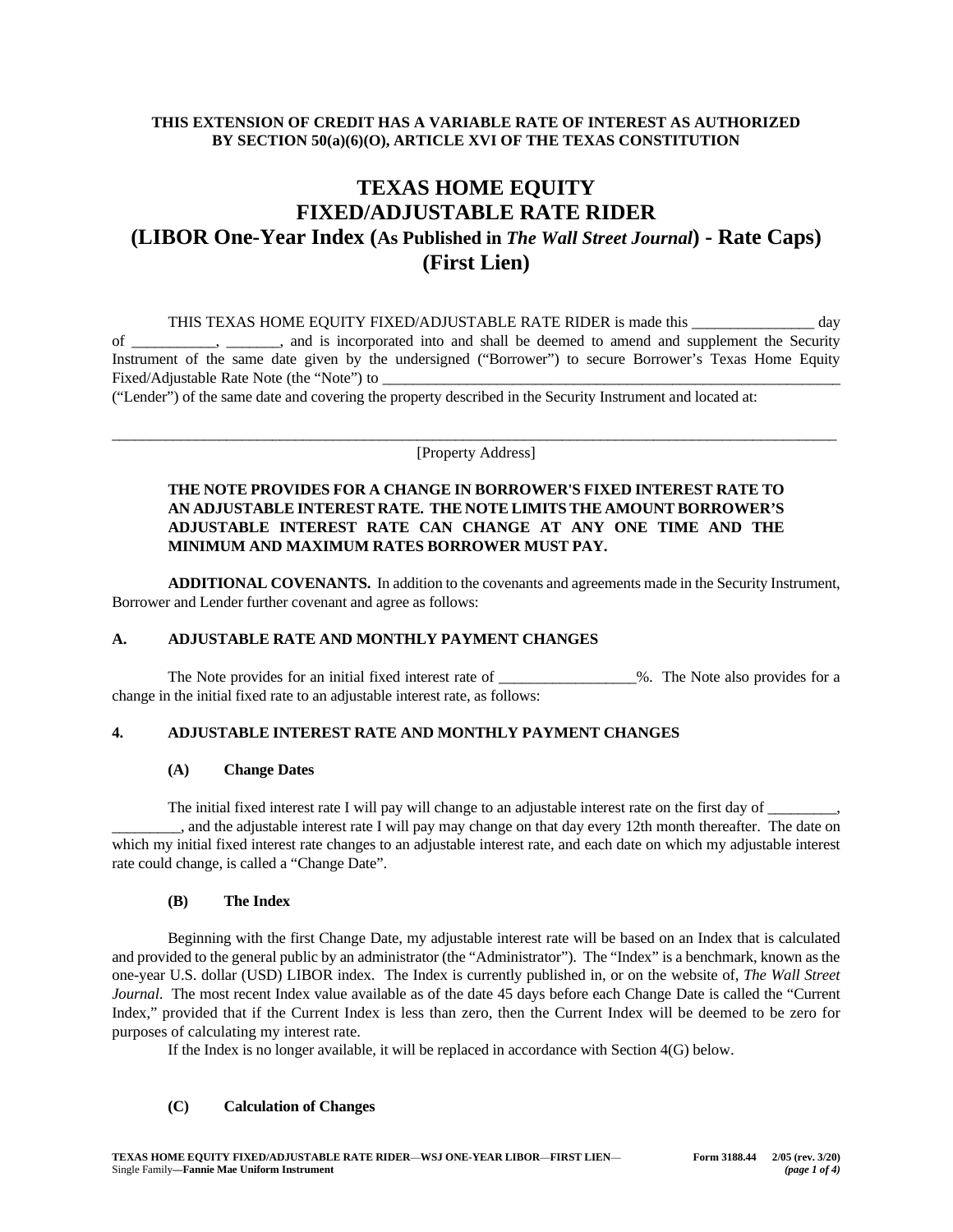Before each Change Date, the Note Holder will calculate my new interest rate by adding percentage points (\_\_\_\_\_\_\_\_\_\_%) (the "Margin") to the Current Index. The Margin may change if the Index is replaced by the Note Holder in accordance with Section 4(G)(2) below. The Note Holder will then round the result of the Margin plus the Current Index to the nearest one-eighth of one percentage point (0.125%). Subject to the limits stated in Section 4(D) below, this rounded amount will be my new interest rate until the next Change Date.

The Note Holder will then determine the amount of the monthly payment that would be sufficient to repay the unpaid principal that I am expected to owe at the Change Date in full on the Maturity Date at my new interest rate in substantially equal successive monthly payments, each of which will exceed the amount of accrued interest as of the date of the scheduled installment. The result of this calculation will be the new amount of my monthly payment.

## **(D) Limits on Interest Rate Changes**

The interest rate I am required to pay at the first Change Date will not be greater than \_\_\_\_\_\_\_\_\_\_\_% or less than  $\%$ . Thereafter, my adjustable interest rate will never be increased or decreased on any single Change Date by more than two percentage points from the rate of interest I have been paying for the preceding 12 months. My interest rate will never be greater than 2%, which is called the "Maximum Rate," or less than  $\%$ .

## **(E) Effective Date of Changes**

My new interest rate will become effective on each Change Date. I will pay the amount of my new monthly payment beginning on the first monthly payment date after the Change Date until the amount of my monthly payment changes again.

#### **(F) Notice of Changes**

The Note Holder will deliver or mail to me a notice of any changes in my initial fixed interest rate to an adjustable interest rate and of any changes in my adjustable interest rate before the effective date of any change. The notice will include the amount of my monthly payment, any information required by law to be given to me and also the title and telephone number of a person who will answer any question I may have regarding the notice.

#### **(G) Replacement Index and Replacement Margin**

The Index is deemed to be no longer available and will be replaced if any of the following events (each, a "Replacement Event") occur: (i) the Administrator has permanently or indefinitely stopped providing the Index to the general public; or (ii) the Administrator or its regulator issues an official public statement that the Index is no longer reliable or representative.

If a Replacement Event occurs, the Note Holder will select a new index (the "Replacement Index") and may also select a new margin (the "Replacement Margin"), as follows:

> (1) If a replacement index has been selected or recommended for use in consumer products, including residential adjustable-rate mortgages, by the Board of Governors of the Federal Reserve System, the Federal Reserve Bank of New York, or a committee endorsed or convened by the Board of Governors of the Federal Reserve System or the Federal Reserve Bank of New York at the time of a Replacement Event, the Note Holder will select that index as the Replacement Index.

> (2) If a replacement index has not been selected or recommended for use in consumer products under Section (G)(1) at the time of a Replacement Event, the Note Holder will make a reasonable, good faith effort to select a Replacement Index and a Replacement Margin that, when added together, the Note Holder reasonably expects will minimize any change in the cost of the loan, taking into account the historical performance of the Index and the Replacement Index.

The Replacement Index and Replacement Margin, if any, will be operative immediately upon a Replacement Event and will be used to determine my interest rate and monthly payments on Change Dates that are more than 45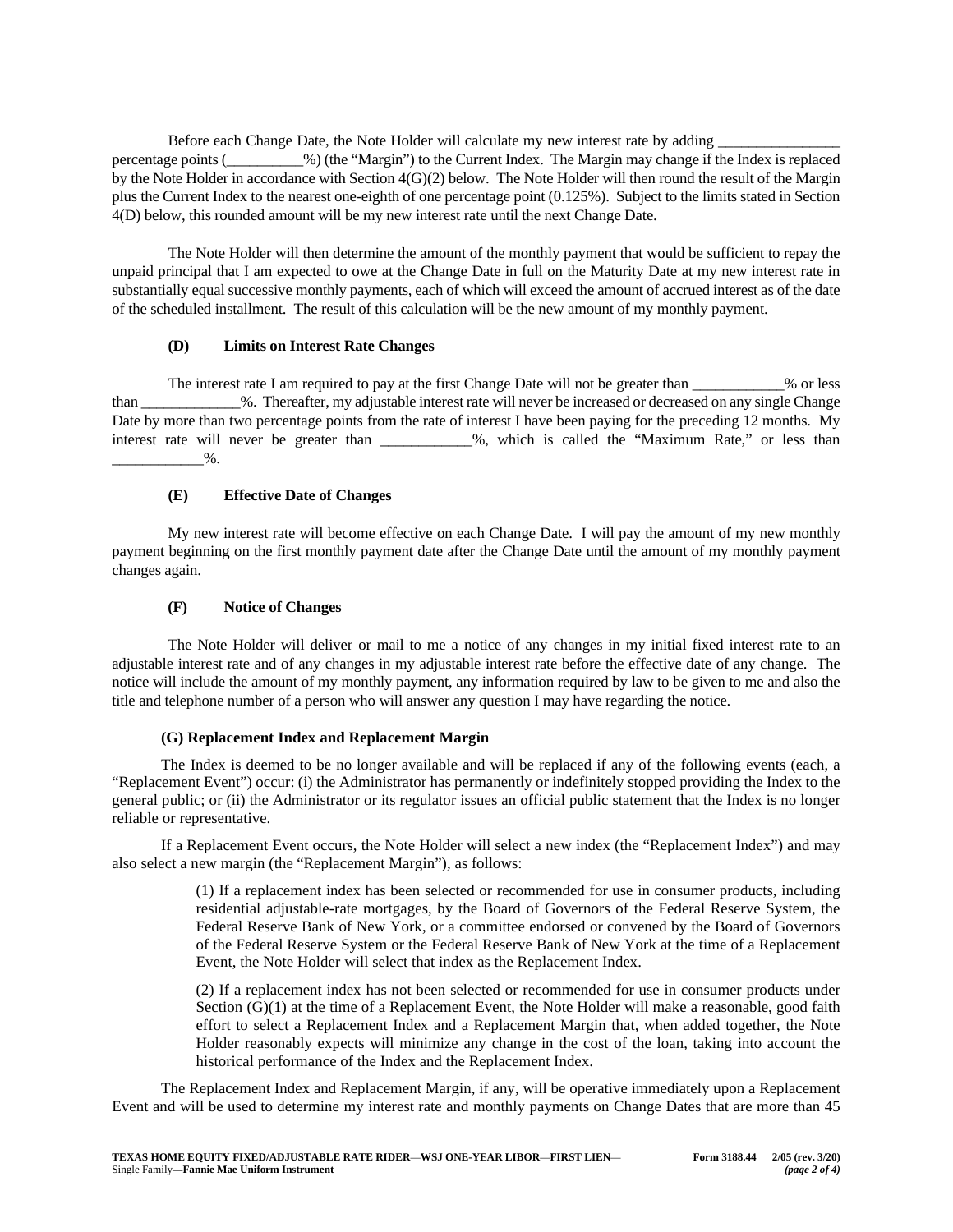days after a Replacement Event. The Index and Margin could be replaced more than once during the term of my Note, but only if another Replacement Event occurs. After a Replacement Event, all references to the "Index" and "Margin" will be deemed to be references to the "Replacement Index" and "Replacement Margin."

The Note Holder will also give me notice of my Replacement Index and Replacement Margin, if any, and such other information required by applicable law and regulation.

### **B. FIXED INTEREST RATE OPTION**

The Note provides for Borrower's option to convert from an adjustable interest rate with interest rate limits to a new fixed interest rate, as follows:

# **5. FIXED INTEREST RATE CONVERSION OPTION**

#### **(A) Option to Convert to Fixed Rate**

I have a Conversion Option that I can exercise unless I am in default or this Section 5(A) will not permit me to do so. The "Conversion Option" is my option to convert the interest rate I am required to pay by this Note from an adjustable rate with interest rate limits to the fixed rate calculated under Section 5(B) below.

The conversion can only take place on the first, second or third Change Date. Each Change Date on which my interest rate can convert from an adjustable rate to a fixed rate also is called the "Conversion Date." **I can convert my interest rate only on one of these three Conversion Dates.**

If I want to exercise the Conversion Option, I must first meet certain conditions. Those conditions are that: (i) I must give the Note Holder notice that I want to do so; (ii) on the Conversion Date, I must not be in default under the Note or the Security Instrument; (iii) by a date specified by the Note Holder, I must pay the Note Holder a conversion fee of U.S. \$  $\qquad \qquad$  ; and (iv) I must sign and give the Note Holder any documents the Note Holder requires to effect the conversion.

#### **(B) Calculation of Fixed Rate**

My new, fixed interest rate will be equal to Fannie Mae's required net yield as of a date and time of day specified by the Note Holder for: (i) if the original term of this Note is greater than 15 years, 30-year fixed rate first mortgages covered by applicable 60-day mandatory delivery commitments, plus five-eighths of one percentage point  $(0.625\%)$ , rounded to the nearest one-eighth of one percentage point  $(0.125\%)$ ; or (ii) if the original term of this Note is 15 years or less, 15-year fixed rate first mortgages covered by applicable 60-day mandatory delivery commitments, plus five-eighths of one percentage point (0.625%), rounded to the nearest one-eighth of one percentage point (0.125%). If this required net yield cannot be determined because the applicable commitments are not available, the Note Holder will determine my interest rate by using comparable information. My new rate calculated under this Section 5(B) will not be greater than the Maximum Rate stated in Section 4(D) above.

#### **(C) New Payment Amount and Effective Date**

If I choose to exercise the Conversion Option, the Note Holder will determine the amount of the monthly payment that would be sufficient to repay the unpaid principal I am expected to owe on the Conversion Date in full on the Maturity Date at my new fixed interest rate in substantially equal successive monthly payments. The result of this calculation will be the new amount of my monthly payment. Beginning with my first monthly payment after the Conversion Date, I will pay the new amount as my monthly payment until the Maturity Date.

BY SIGNING BELOW, Borrower accepts and agrees to the terms and covenants contained in this Texas Home Equity Fixed/Adjustable Rate Rider.

# **[DO NOT SIGN IF THERE ARE BLANKS LEFT TO BE COMPLETED IN THIS DOCUMENT. THIS DOCUMENT MUST BE EXECUTED AT THE OFFICE OF THE**